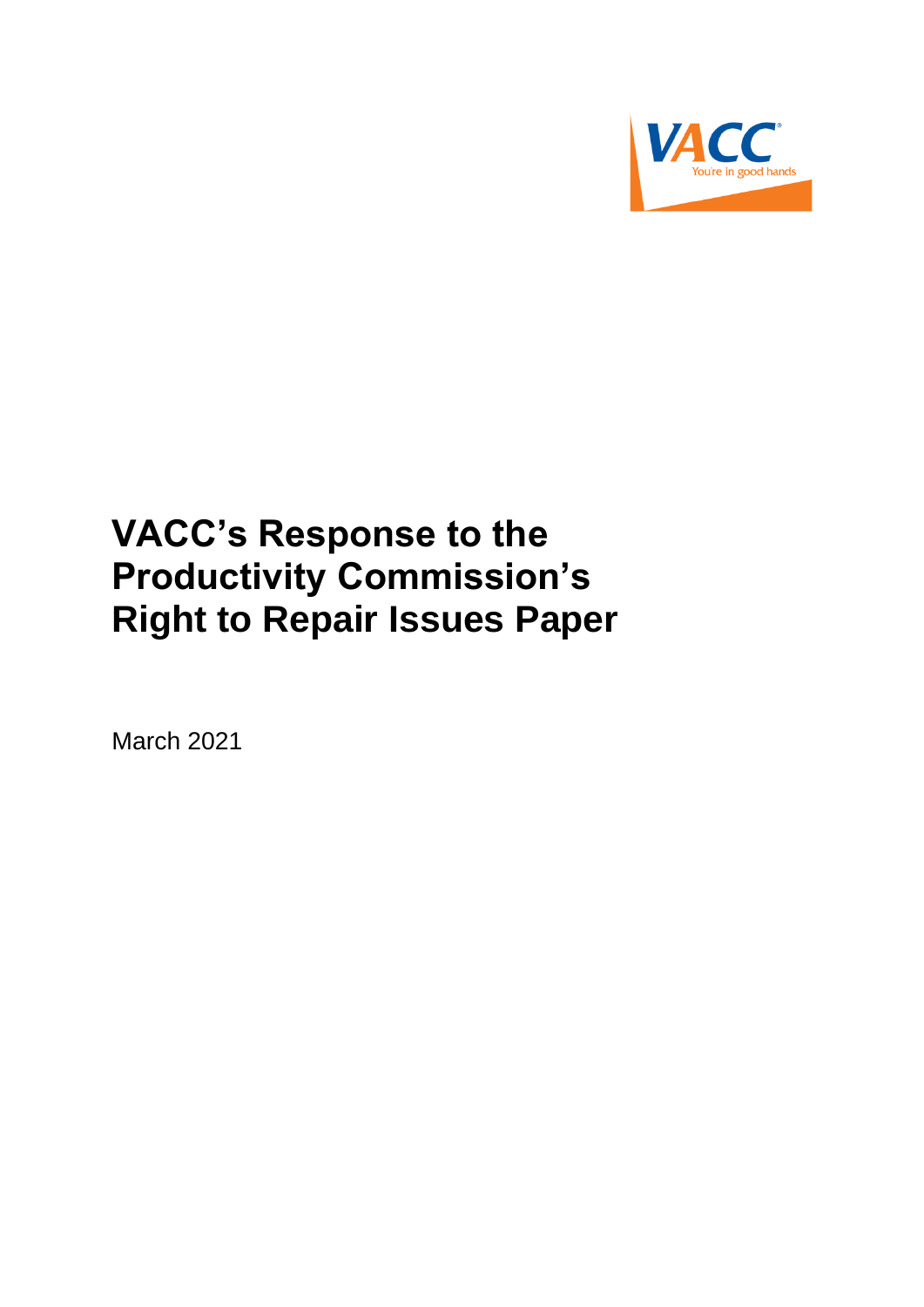# **About VACC**

VACC is Victoria's peak automotive industry association, representing the interests of more than 5,000 members in over 20 retail automotive sectors, who employ over 50,000 Victorians. VACC members range from new and used vehicle dealers (passenger, truck, commercial, motorcycles, recreational and farm machinery), repairers (mechanical, electrical, body and repair specialists, i.e. radiators and engines), vehicle servicing (service stations, vehicle washing, rental, windscreens), parts and component wholesale/retail and distribution and aftermarket manufacture (e.g. specialist vehicle, parts or component modification and/or manufacture), and automotive dismantlers and recyclers.

**Contact:**

**John Khoury Industry Policy Advisor, VACC**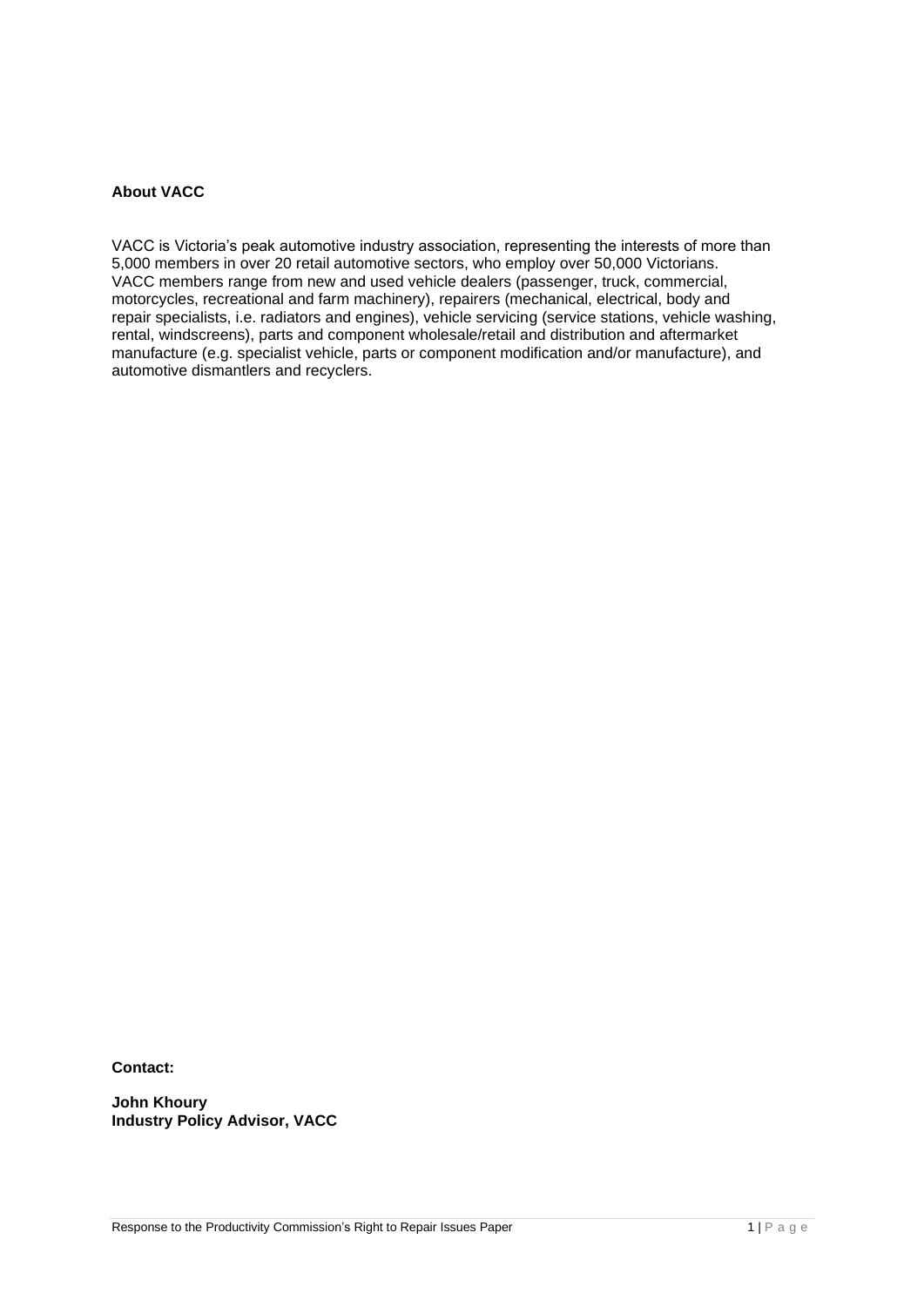# **Table of Contents**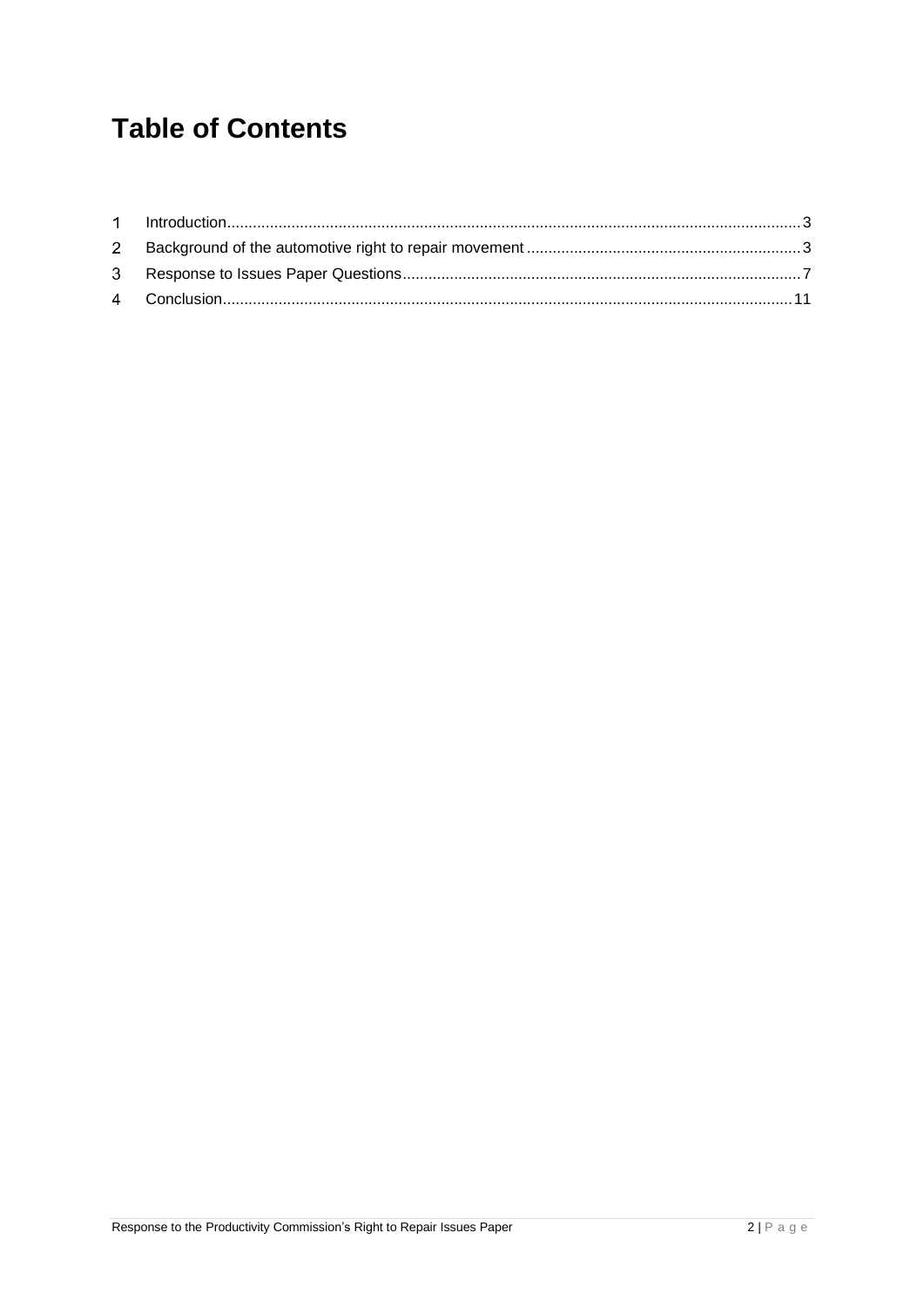# <span id="page-3-0"></span>**Introduction**

The Victorian Automotive Chamber of Commerce (VACC) welcomes the opportunity to respond to the Productivity Commission's Right to Repair Issues Paper.

It has been VACC's ongoing position that a right to repair law is a positive step for consumers, businesses owners and the broader Australian economy. It provides better consumer choice and enhances competition in a market that is often dominated by large multinational players.

The following submission focuses on the automotive service, repair, and retail aftermarket, and provides context regarding the establishment of an automotive right to repair campaign. It also responds to four questions posed by the Issues Paper:

- 1. The legislative arrangements that govern repairs of goods and services, and whether regulatory barriers exist that prevent consumers from sourcing competitive repairs.
- 2. The barriers and enablers to competition in repair markets, including analysing any manufacturer-imposed barriers, and the costs and benefits associated with broader application of regulated approaches to right of repair and facilitating legal access to embedded software in consumer and other goods.
- 3. The impact of digital rights management on third-party repairers and consumers, and how intellectual property rights or commercially sensitive knowledge would interact with a right to repair.
- 4. The effectiveness of current arrangements for preventing premature or planned product obsolescence and the proliferation of e‑waste, and further means of reducing e‑waste through improved access to repairs and increased competition in repair markets.

This submission argues that a right to repair law would strengthen competition between manufacturer and authorised and independent vehicle repair businesses; provide positive gains to the environment through reduced waste and contribute to a safer vehicle fleet on Australian roads.

#### <span id="page-3-1"></span> $\mathbf{2}$ **Background of the automotive right to repair movement**

For close to a decade, the automotive service and repair sector has been lobbying for more equitable access to manufacturers' repair information. In 2012, a Commonwealth Consumer Affairs Advisory Council (CCAAC) inquiry was established to examine whether there was evidence of consumer or repairer detriment, as a result of low accessibility to repair information<sup>1</sup>. In their final report, CCAAC made three key recommendations - that:

- 1. consumer agencies continue to educate consumers that they are not required to have their vehicle repaired by an 'authorised' repairer to ensure continuation of their manufacturers' warranty;
- 2. the automotive industry expedites current processes to develop, within a reasonable period, an outcome (such as voluntary industry code of conduct) that ensures there is a process for independent repairers to access repair information. (CCAAC expected there to be significant progress towards such an outcome over the next 12 months.), and;
- 3. the Government canvass regulatory options to ensure reasonable access to repair information, if industry is unable to arrive at an effective industry outcome, and access to repair information became a barrier to competition in the market for repairs.

<sup>1</sup> Improving choice of automotive repairers for consumers. (2013).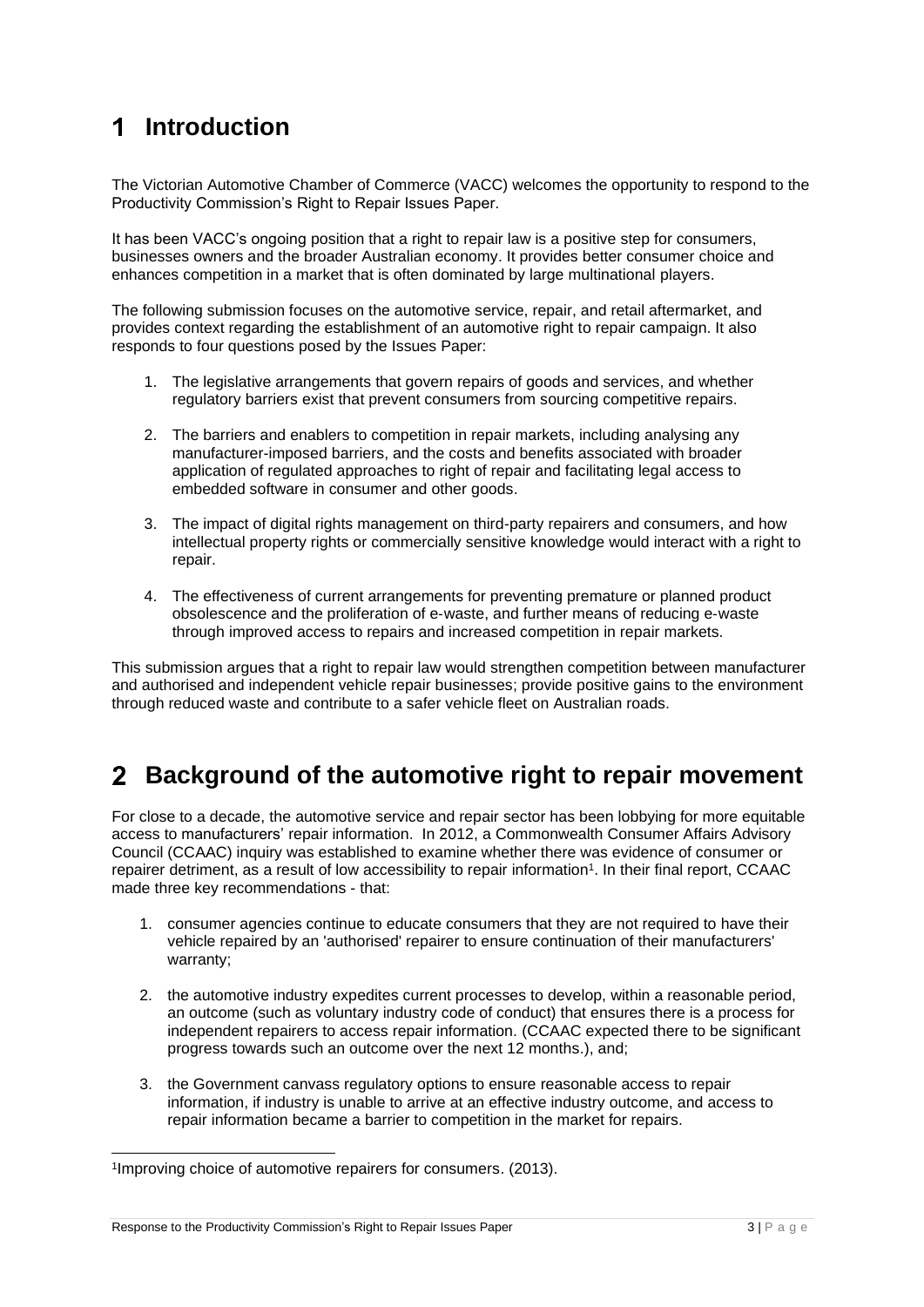The Australian Government supported all three recommendations and requested the then Chairman of CCAAC, Mr Colin Neave AM, to monitor an industry-led process and report back to Assistant Treasurer the Hon David Bradbury MP by mid-2012. This included consideration of an industry-led outcome (voluntary code), designed to ensure there was a process for independent repairers to access repair information, and a clear timeline for the implementation of a voluntary initiative that would ensure independent repairers had access to repair information at a reasonable price.

At this time, the Australian Government supported industry self-regulation as the appropriate mechanism to ensure there was reasonable access; however, if access to repair information became a barrier to competition in the market for repairs, and the automotive industry had not been able to arrive at an effective industry solution, the Government would then consider regulatory options, including a mandatory Code of Conduct (the Code).

On 16 December 2014, the then Federal Minister for Small Business, The Hon Bruce Billson MP, the Federal Chamber of Automotive Industries (FCAI), Australian Automobile Association (AAA), Australian Automotive Aftermarket Association (AAAA), Australian Automotive Dealer Association (AADA), and the Australian Motor Industry Federation (AMIF) signed a Heads of Agreement for Access to Vehicle Service and Repair Information.

Based on 14 principles, the Heads of Agreement was aimed at enhancing the repair information rights of consumers and automotive businesses via a voluntary process. The voluntary Code was proven to be ineffective. Out of 68 car manufacturers selling vehicles in Australia only one, General Motors, fully complied with the Code, while others, such as Toyota, established their own technical information portal with limited information.

On December 2017, the Australian Competition and Consumer Commission (ACCC) concluded its 18-month investigation into the new car retailing industry. The study was in response to a number of concerns raised with the ACCC regarding the automotive industry, including issues relating to, access to technical information for servicing and repairing new cars, consumer guarantees and warranties, and fuel consumption and emissions data. The final report contained several key findings and recommendations for improving consumer protection and promoting competition in the new car retailing and aftermarket sectors.

The ACCC investigation found<sup>2</sup>:

# **Chapter 2: New car retailing characteristics**

- 5. Manufacturers and authorised dealers generally earn higher profit margins from aftermarket services than from new car sales. For dealers, although parts sales and repair and service account for 15 per cent of revenue, these aftermarket services contribute to 49 per cent of gross profit. The average net profit margin for dealers is approximately 1.7 to 1.8 per cent.
- 6. A common pricing strategy for car manufacturers and authorised dealers is to discount new car prices to maximise sales of aftermarket services. This strategy reflects that consumers have more choices available at the time of the new car sale than they do in aftermarkets for repair, service and replacement parts after the sale.

### **Chapter 3: Consumer guarantees and warranties**

7. Consumers are often not receiving adequate information about consumer guarantees at the point of sale of a new car. The information provided is generally very limited and is usually not provided in a form the consumer can retain and refer to later. Consumers face difficulties in understanding the application of consumer guarantees and warranties.

<sup>2</sup> New Car Retailing Industry: A market study by the ACCC. (2017).

https://www.accc.gov.au/publications/new-car-retailing-industry-market-study-final-report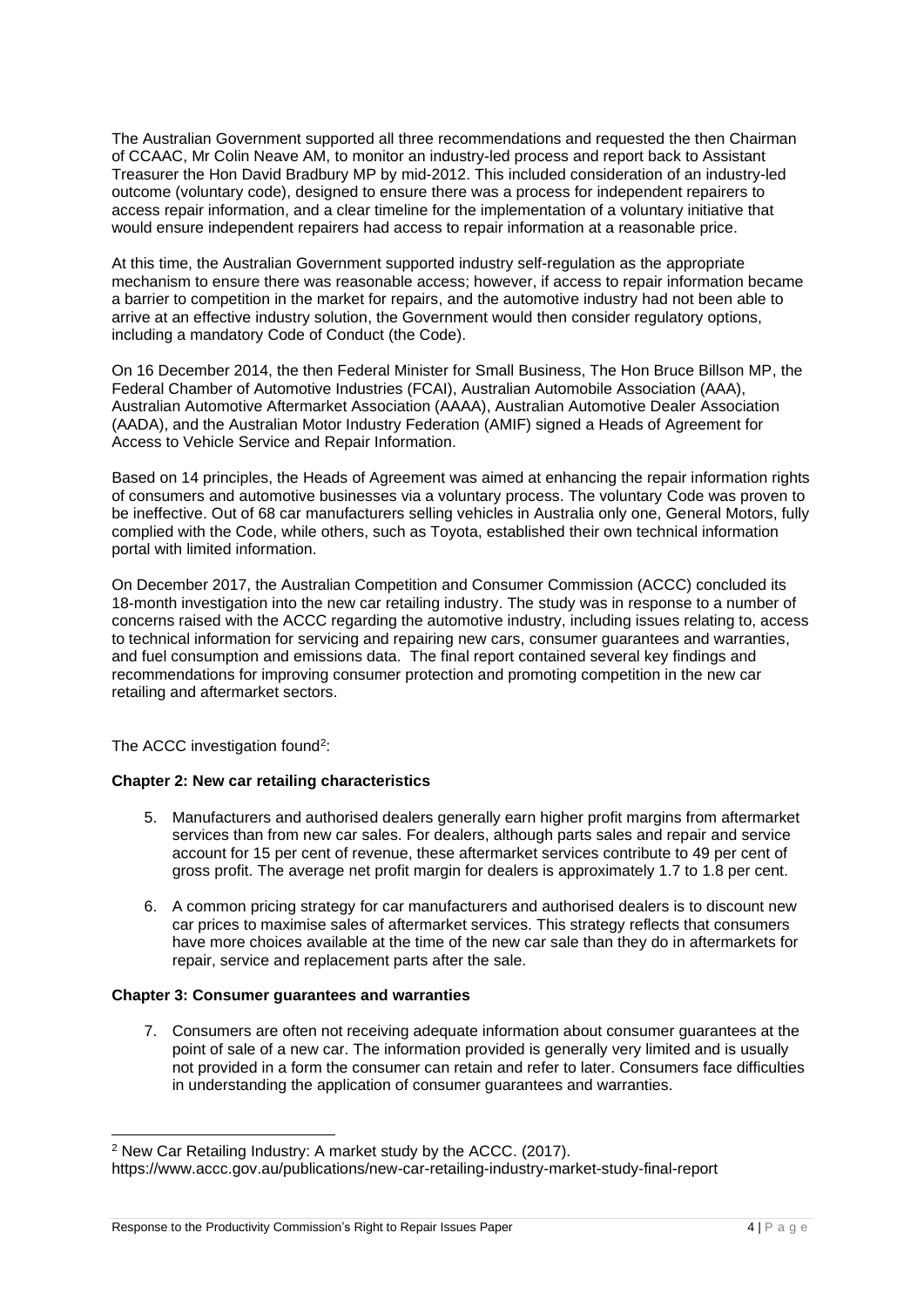- 8. An oral explanation is not enough. Consumers need information in a form that can be referred to at any time during their ownership of their car. The ACCC considers that it is best practice for dealers to provide an explanation about consumer guarantees in writing.
- 9. A balanced provision of written information about consumer guarantees requires not only an explanation of the statutory rights available to consumers, but also an explanation of the statutory obligations of manufacturers and dealers. It also requires an explanation of the potentially complex interaction between consumer guarantees and other consumer rights available under warranty in the event of a problem with the car.
- 10. Many consumers face difficulties in understanding the application of consumer guarantees to their new car purchase and the distinction between consumer guarantees and warranties. Such difficulties impact the ability of consumers to accurately assess the value of any additional consumer protections offered by extended warranty products compared to the rights they already have under the consumer guarantees or the manufacturer warranty.
- 11. This appears to be in part the result of a focus by dealers at the point of sale on the manufacturer's warranty and the potential sale of an extended warranty. Dealers have commercial incentives, as the result of commission-based remuneration, to maximise their sales of extended warranties.
- 12. Most consumers take their new cars to manufacturer authorised dealers for repairs and service. This appears to be, in part, the result of a **mistaken** belief that the manufacturer's warranty requires them to only use an authorised dealer.
- 13. Contributing to this misunderstanding are direct and implied representations made by several manufacturers in their logbooks and service manuals to the effect that authorised dealers must carry out services or repairs (or that original equipment (OE) parts must be used). Many of these representations are likely to contravene the provisions of the ACL and may also raise competition concerns under the CCA.

# **Chapter 4: Accessing technical information to repair and service new cars**

- 14. The nature of technical information to repair and service new cars is rapidly changing, with digital files and codes, and proprietary diagnostic tools, now often necessary to complete a car repair or service.
- 15. Independent repairers have continuing problems accessing technical information for new cars. Few car manufacturers provide equivalent access to the technical information provided to their authorised dealers and preferred repairer networks, and many provide very little or no information at all.
- 16. Independent repairers may be able to obtain technical information from sources other than the car manufacturer in Australia; however, the information is commonly incomplete, not applicable to Australian models, or offers no security of ongoing supply.
- 17. Car manufacturers have legitimate concerns about the sharing of some environmental, safety and security-related technical information to repair and service new cars. Regardless, in other jurisdictions this information and data is securely shared with vetted independent repairers, and subject to safeguards to enable it to be shared. Stakeholders provided limited information about whether the sharing of technical information in other jurisdictions has affected the rates of car thefts.
- 18. Broadly, most car manufacturers in Australia are not fully sharing technical information consistently with the aims and principles of the Heads of Agreement.
- 19. The Heads of Agreement has several shortcomings which hinder its aims and principles of improving access to technical information from being achieved in a fair and efficient way.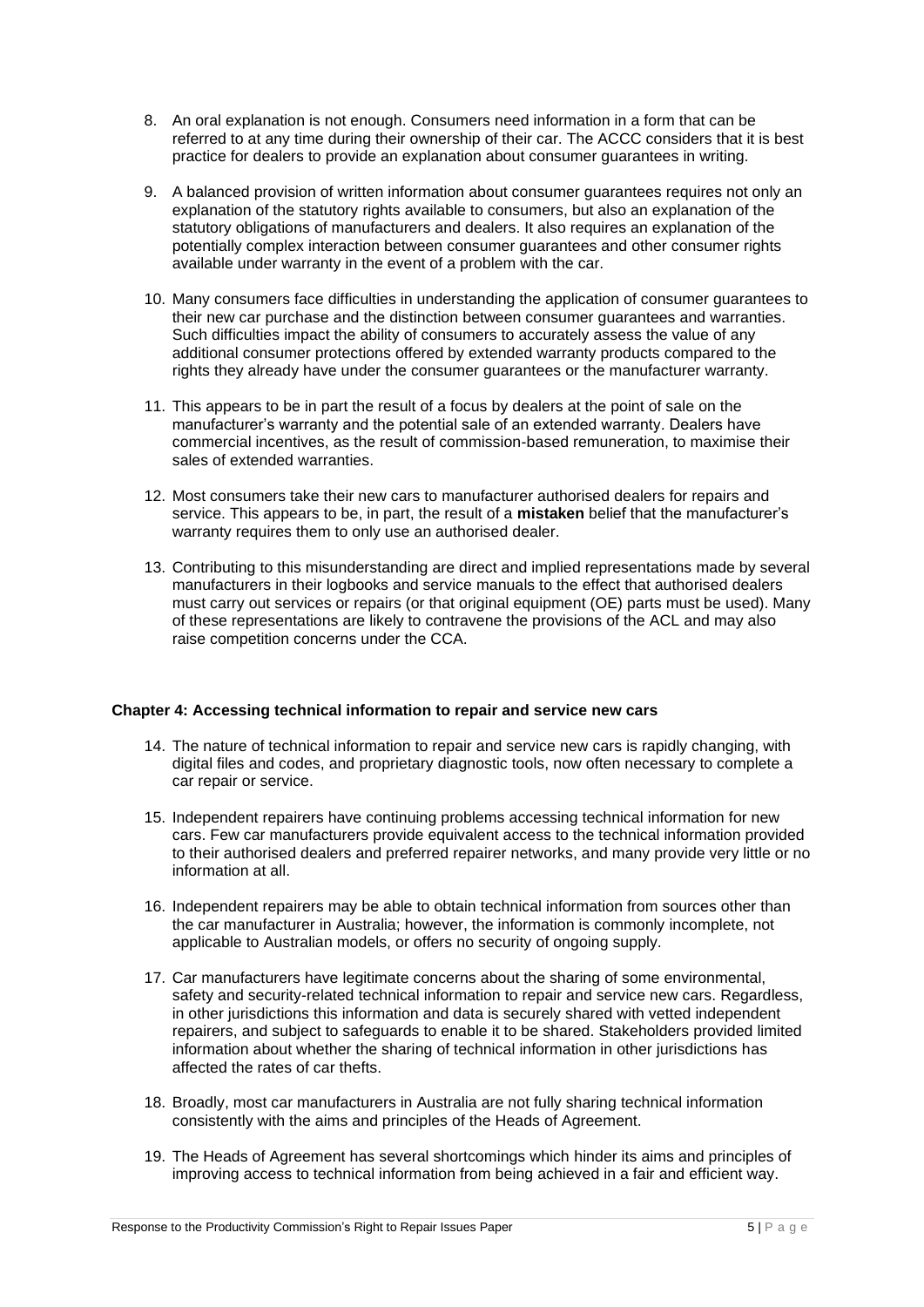- 20. The ACCC has concluded that the net effect of the Heads of Agreement, across the industry, in improving access to technical information for new cars has been limited, and that the Heads of Agreement is ineffective in providing access that is consistent with its stated aims and principles.
- 21. Car manufacturers have an incentive to limit access by independent repairers to technical information to steer service work to authorised dealers and repair work to preferred repairer networks.
- 22. This is impacting the ability of independent repairers to effectively and efficiently compete in the aftermarkets for the repair and servicing of new cars.
- 23. It is also causing detriment to consumers in the form of increased costs, inconvenience and delays when having their new car repaired or serviced, and thereby reducing the choices available to consumers for the repairing and servicing of new cars.
- 24. The ACCC's view is that consumers benefit from competitive aftermarkets for the repairing and servicing of new cars, and that consumers also benefit from having a choice of providers to repair and service new cars.

It is the view of VACC that many of these findings could be applied more broadly across other automotive fleets such as motorcycles, heavy vehicles, marine and recreational vessels.

# **ACCC Recommendation 4.1**

On 12 February 2019, the Australian Government announced its commitment to supporting appropriate commercial dealings and competition in the automotive sector for the benefit of small businesses and consumers. This included the creation of a mandatory scheme for access to motor vehicle service and repair information aimed at providing a level playing field and to allow consumers to have their vehicles safely repaired by the repairer of their choice. Treasury, on behalf of the then Assistant Minister for Treasury and Finance, Senator the Hon. Zed Seselja released a consultation paper to allow interested parties to provide views on the general principles of a possible model for the scheme. Later that year there would be a cabinet reshuffle and The Hon Michael Sukkar MP was appointed Assistant Treasurer.

On 30 October 2019, the Hon Michael Sukkar MP and Treasury department officials met with stakeholder representatives to announce the government had determined legislation was the best way to address the ACCC's 2017 recommendation for a prescribed and mandated scheme. The ACCC had presented Recommendation 4.1, which stipulates:

*A mandatory scheme should be introduced for car manufacturers to share technical information with independent repairers, on commercially fair and reasonable terms. The mandatory scheme should provide independent repairers with access to the same technical information which car manufacturers make available to their authorised dealers and preferred repairer networks, including environmental, safety and security-related information (if it is made available to dealers).* 

*The mandatory scheme should place an obligation on car manufacturers and other industry participants to achieve the underlying aims and principles of the Heads of Agreement (including those in relation to training and reinforcing existing statutory obligations on independent repairers to ensure repairs and servicing are carried out correctly to car manufacturers' specifications to assure the safety of consumers)<sup>3</sup> .*

<sup>3</sup> Ibid. p. 12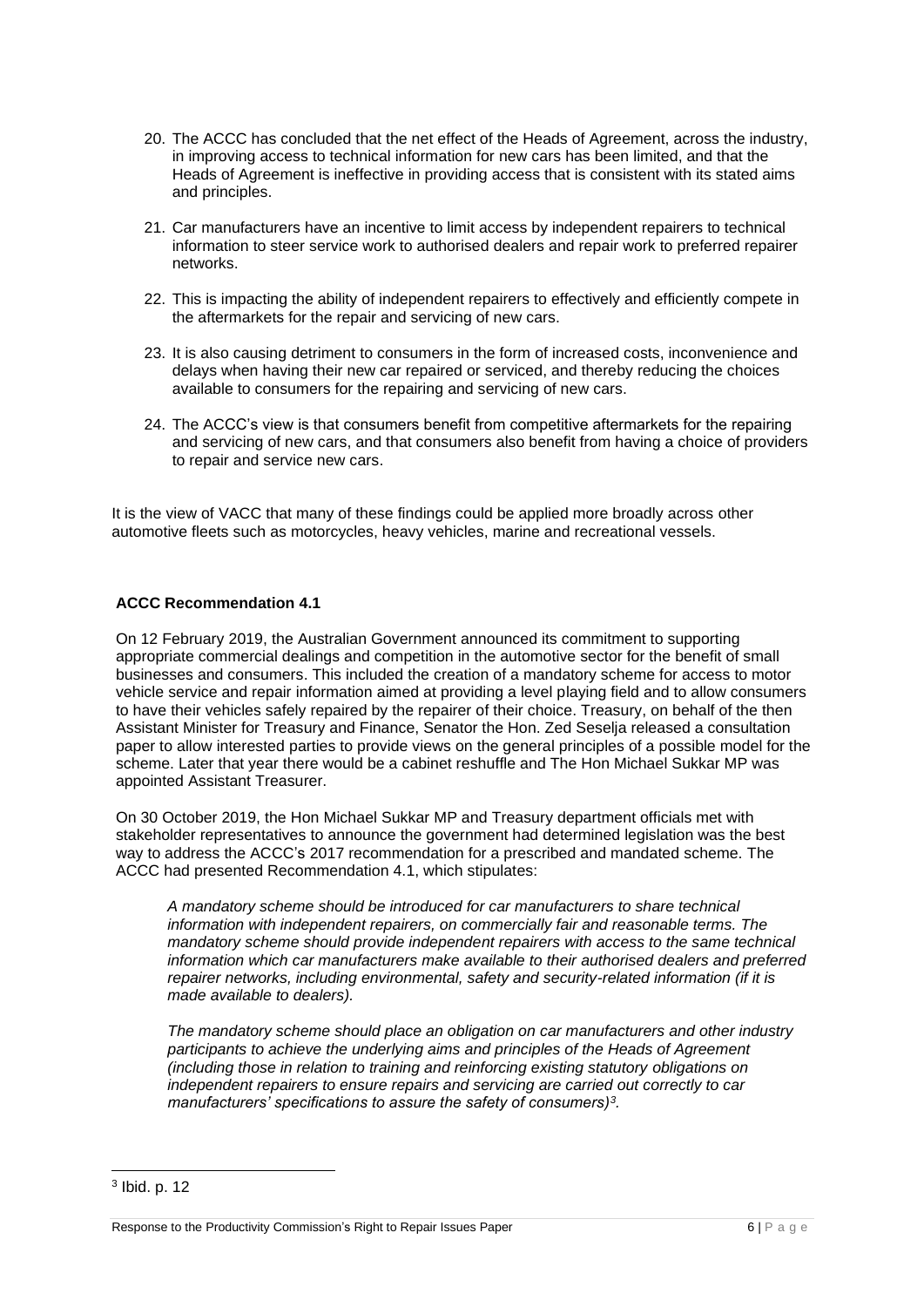After years of industry consultations, submissions, ministerial meetings, and engagement with industry experts, both locally and abroad, it appears Australia is set to receive its first ever legislation that will ensure consumers have a right to have their vehicle serviced and repaired at a repairer of their choice. In November 2020, the Hon Michael Sukkar MP confirmed that the Government has committed to supporting an exposure draft document<sup>4</sup>.

Treasury is now in the process of considering submissions following the release of the Competition and Consumer Amendment (Motor Vehicle Service and Repair Information Sharing Scheme) Bill 2020 and the Bill is now in its final stages.

# <span id="page-7-0"></span>**Response to Issues Paper Questions**

### **3.1 The legislative arrangements that govern repairs of goods and services, and whether regulatory barriers exist that prevent consumers from sourcing competitive repairs.**

Australia's national laws for fair trading and consumer protection plays a critical role in providing protections to consumers in the event there is a problem with a purchased good or service. The legislative arrangements that govern repairs of goods and services in Australia include:

- 25. Competition and Consumer Act 2010, schedule 2 The Australian Consumer Law
- 26. Competition and Consumer Regulations 2010, part 6 Australian Consumer Law

Since January 2011, consumer guarantees on products and services under the Australian Consumer Law (ACL) have been effective. It stipulates that businesses must guarantee products and services they sell, hire, or lease for<sup>5</sup>:

- 27. under \$40,000
- 28. over \$40,000 that are normally bought for personal or household use.
- 29. business vehicles and trailers, irrespective of cost provided they are used mainly to transport goods.

Consumer guarantees outlined in Part 3-2 of the Australian Consumer Act, sub division A & B - Guarantees relating to the supply of goods, apply to products and services regardless of any warranty offered usually called "manufactures warranty or warranty against defects" by a manufacturer/distributor or retailer.

If a business fails to deliver any of these guarantees, a consumer has rights to:

- 30. repair, replacement or refund
- 31. cancelling a service
- 32. compensation for damages and loss.

While these guarantees aim to protect consumers, it is often found that consumer choice is restricted when a good is outside its warranty period and requires maintenance or a repair. Currently, there is no legislative instrument in Australia that requires manufacturers to make available all repair information, specialist tools, access to software upgrades and parts. These restrictions can be associated with a variety of outcomes including, but not limited to:

33. Misleading information or inadequate information provided to consumers at the point of sale.

<sup>5</sup>Consumer Guarantees. (2021)

https://www.accc.gov.au/consumers/consumer-rights-guarantees/consumer-guarantees

<sup>4</sup> Government commits to data sharing laws. (2017).

https://www.aara.org.au/news-and-events/132-government-commits-to-data-sharing-law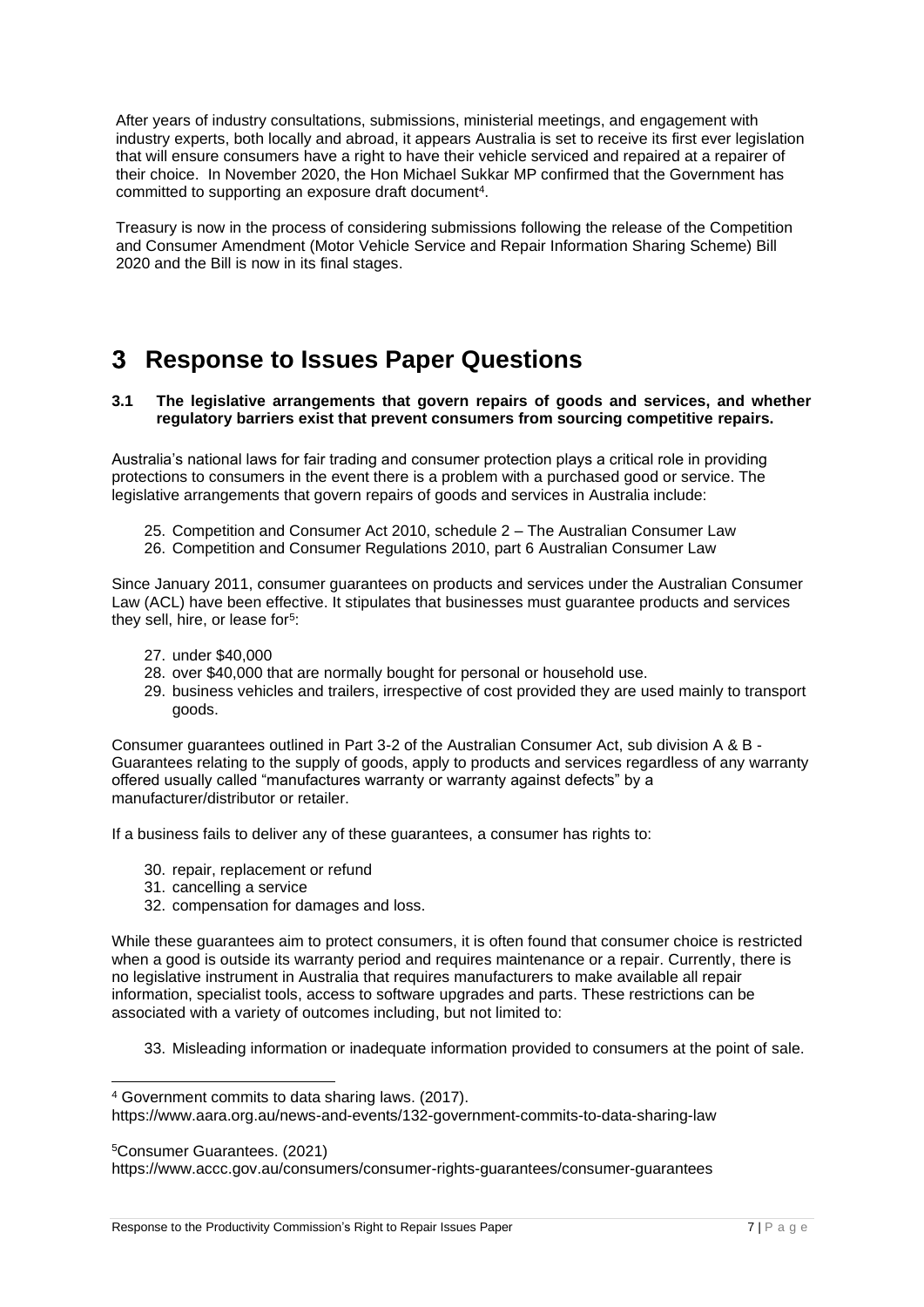- 34. Geographical location, i.e. manufacturer repair facilities not available.
- 35. Withholding of repair information, software updates, specialised tooling by manufacturers resulting in a substantial lessening of competition.

The Australian Government recently committed to making automotive service and repair information sharing law. While it has been a long and challenging process, this landmark decision would ensure vehicles are repaired safely and in accordance with manufacturers' specifications – regardless of who they choose to maintain their vehicle. Whilst, the proposed legislation is aimed at the passenger, SUV and light commercial vehicle segments, it is expected to provide greater scope for the addition of other vehicle types in the future.

VACC acknowledges that there are no regulatory barriers preventing consumers sourcing competitive repairs. However, with the rapid increase in technology, this paradigm is shifting towards a cradle to grave scenario. The rise of wireless transmission technology and telematic systems further exacerbates this issue as manufacturers gain more control and monitoring of user operability data.

## **3.2 The barriers and enablers to competition in repair markets, including analysing any manufacturer-imposed barriers, and the costs and benefits associated with broader application of regulated approaches to right of repair and facilitating legal access to embedded software in consumer and other goods**

The 2017 ACCC report into the new car retailing market found that in addition to new car sales, manufacturers and authorised dealers earn significant revenues and profits from aftermarket sales (including repairs, service and replacement parts) 6 . VACC's own industry report predicts that repair and maintenance will account for the largest share of the automotive industry (54 per cent), followed by car retailing (8.3 per cent), and car and parts wholesaling (7.6 per cent)<sup>7</sup> over the coming years.

There is limited information publicly available on sources of profit for car manufacturers and their subsidiary distributors in Australia. A typical stylised business model for car manufacturers is described in international industry literature. The model involves car manufacturers making and selling cars at low margins with the aim of generating ongoing profits from aftermarket sales and the sale of replacement parts. Replacement parts can generate a higher proportion of car manufacturers' profits relative to new car sales due to their higher margins. For example, research on the European and US new car markets indicates that while parts sales may generate only five to ten per cent of a manufacturer's revenues, they can account for 30 to 50 per cent of the manufacturer's overall profits.<sup>8</sup>

Authorised dealers estimated gross profit margins for servicing and repairing cars is 64 per cent<sup>9</sup>, in contrast, gross profit margins from the sale of a new vehicle is only 7 per cent. This creates an incentive for dealers to sell cars at low margins or even a loss to enable profits to be made from the sale of add-on products such as capped price or free servicing, extended warranty, and roadside assist programs. It is therefore, not surprising why manufacturers seek to capitilise on their market dominance to service and repair their products, conversely limiting other aftermarket service providers as much as possible.

Embedded software in consumer products is also on the rise, with new cars now containing in excess of 10 million lines of computer code. It is expected that faults are often attributed to software glitches, bugs, or for protections against viruses and security hacks. Low cost consumer goods are slightly different in that software updates are automatically performed over an internet connection (mobile phones, computers) or by downloading a software patch directly from the manufacturer's website (TV's, printers) – installing it to the device, usually at no cost to the consumer.

<sup>6</sup> ACCC, 'New Car Retailing Market Study'. (2017), above n 4.

<sup>7</sup> VACC, 'Directions in Australia's Automotive Industry – An Industry Report.' (2017).

<sup>8</sup> ACCC, 'New Car Retailing Market Study', above n 5.

<sup>&</sup>lt;sup>9</sup> ibid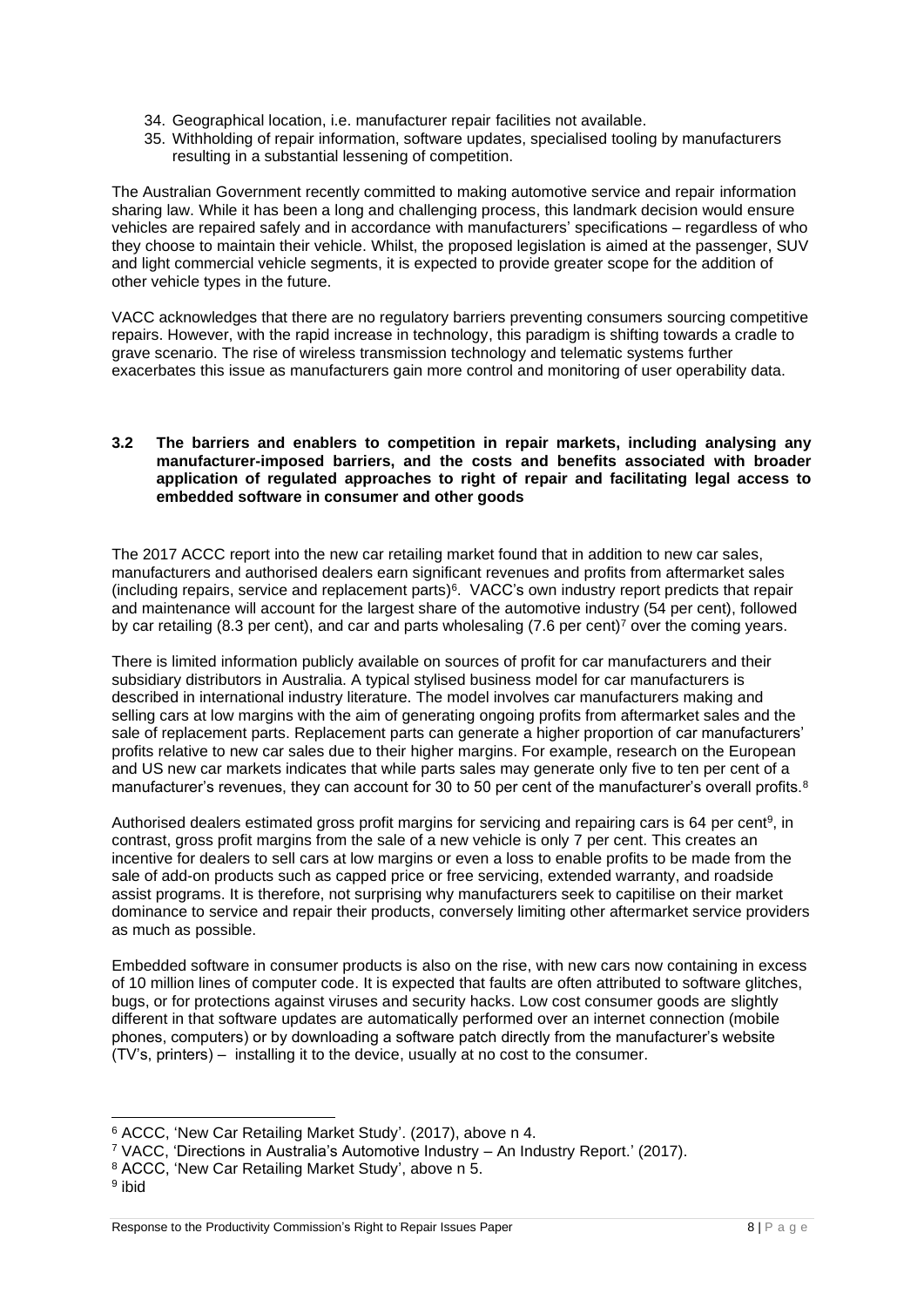Manufacturers and Big Tech companies often argue against right to repair laws, citing cyber security as a major concern. While cyber security threats should not be ignored, there remains no evidence that aftermarket repairers have utilised repair information in an unauthorised or criminal manner. Appropriate safeguards have already been implemented internationally that could be easily replicated.

## **3.3 The impact of digital rights management on third-party repairers and consumers, and how intellectual property rights or commercially sensitive knowledge would interact with a right to repair**

Right to repair information does not include access to commercially sensitive or intellectual property information; however, this is often cited by manufacturers to argue against reform. VACC is unaware of any evidence suggesting aftermarket repairers have used access to repair information to reverse engineer a product.

VACC also argues that there are adequate provisions under Australian laws (E.g. Copyright Act 1963, patent and trademark laws), that ensure the protection of intellectual property and prevent the misuse of intellectual information. From the moment an idea or creative concept is documented, it is automatically protected by copyright in Australia. Copyrighted software is now essential to the operation of the Internet of Things (IoT) such as refrigerators, farm equipment, mobile phones, and all other electronic devices in the market connected to the internet that collect or share data.

When new software is created in the form of code, it is protected by copyright as an original literary work. Software code does not have to have a literary quality to qualify as a literary work, and therefore obtain copyright protection. The code does not need to be 'original' in the sense that no-one has written similar code. To qualify, authors need to demonstrate that they have used their skill and labour to create the software in question, without copying someone else's work.

Copyright enables the copyright owner to exercise control over what users can and cannot do with the software. This is usually expressed in the terms of the licence agreement with the user of the software.

By way of international example, the US Copyright Office released a report<sup>10</sup> containing elements of right to repair. Their report found that manufacturers were blocking repair information, by incorrectly claiming possible copyright infringement. They concluded that the real issue related to contract law, particularly End User License Agreements (EULA). Therefore, the legislative solution in the U.S for unlocking repair information was with states – who have control over general business law and contracts.<sup>11</sup>

# **3.4 The effectiveness of current arrangements for preventing premature or planned product obsolescence and the proliferation of e**‑**waste, and further means of reducing e**‑**waste through improved access to repairs and increased competition in repair markets.**

VACC supports the pursuit of a circular economy and a self-sufficient infrastructure to support it. Circular economies have been successfully implemented in countries across Europe and Asia, where the impact of high-quality recycling infrastructure is acknowledged to convert waste into valuable resources. It is often quoted that a circular economy supports innovation, engages communities and can also be a profitable source of new revenue streams.

Extending the life of products and materials also prevents the over-generation of waste and can recover the full value of products. It can also create new business opportunities, while minimising the environmental impact of mining, resource extraction, refining and manufacturing. VACC and its

<sup>10</sup> US Copyright Office. 'Software-Enabled Consumer Products Study'. (2016).

https://www.copyright.gov/policy/software/

 $11$  ibid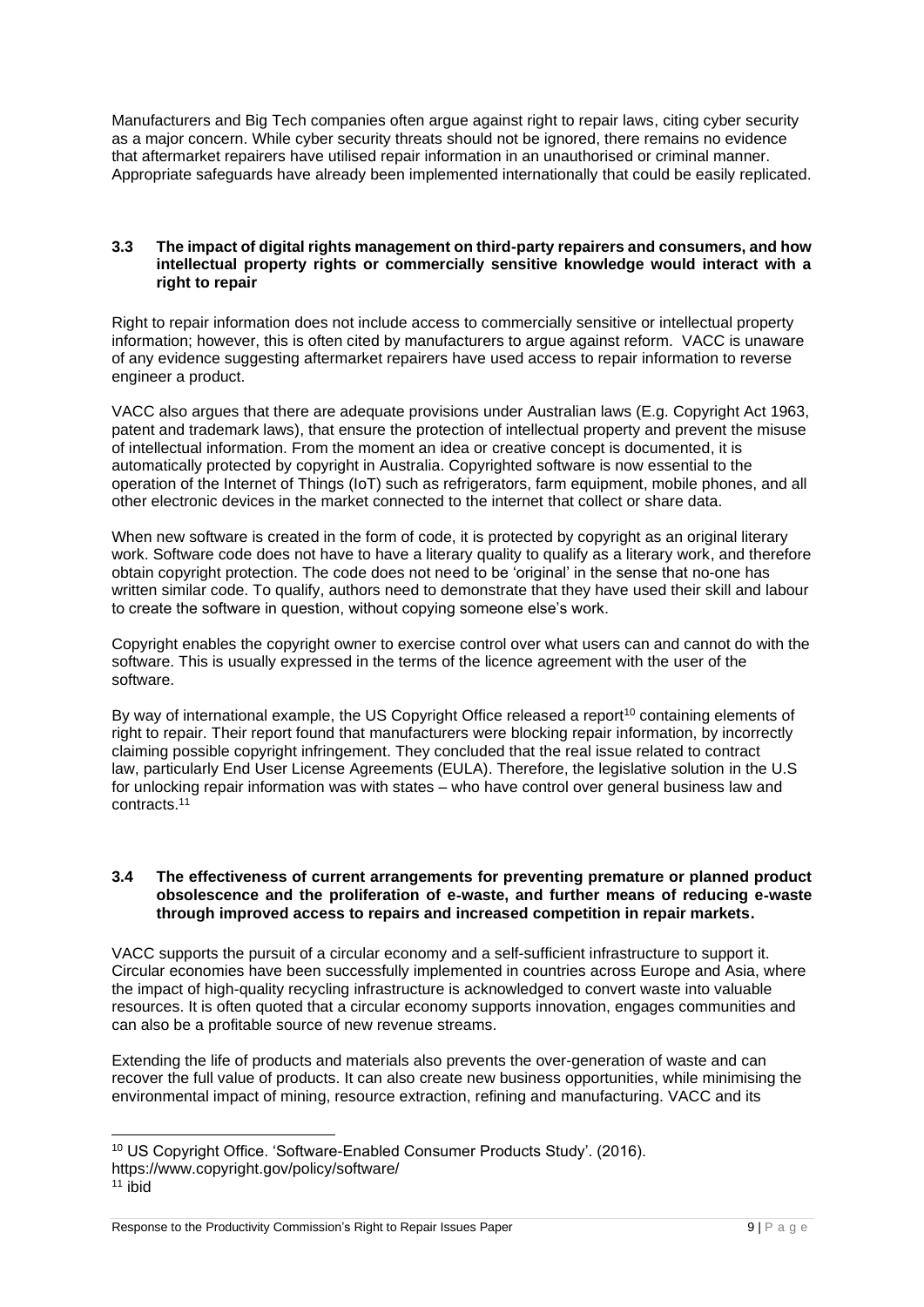members recognise that raw materials are a finite resource and efforts should be made to recycle and up-cycle where possible.

The current status of geopolitical relations with countries across Asia, and the related uncertainty of our waste export provides further impetus for Australia to pursue a more circular economic policy. VACC research estimates that in 2017, 63,000 tonnes of End-of-Life Vehicle (ELV) scrappage was sent to landfill in Victoria. Nationally, this figure sits at approximately 210,000 tonnes.<sup>12</sup>

The electronic components used in both light and heavy vehicles are the same parts used in thousands of other devices and suffer the same types of failures. They are controlled by the same types of firmware, and are repaired using the same information, parts, and tools. If automakers are required to share repair information, it is argued the same should apply to manufacturers of electronic digital devices.

The 2018 *National Waste Policy* provides the national waste management framework for collective action by businesses, governments communities and individuals until 2030. <sup>13</sup> The policy aims at better supporting the local economy, protecting the health of local communities and reducing environmental impact by leveraging the value of materials we dispose of and returning them to productive use. It includes five principles for waste management with the aim of supporting a circular economy, included below:

- Avoid waste:
	- o Prioritise waste avoidance, encourage efficient use, reuse and repair
	- $\circ$  Design products so waste is minimised, they are made to last and we can more easily recover materials.
- Improve resource recovery:
	- o Improve material collection systems and processes for recycling
	- Improve the quality of recycled material we produce
- Increase use of recycled material and build demand and markets for recycled products.
- Better manage material flows to benefit human health, the environment and the economy.
- Improve information to support innovation, guide investment and enable informed consumer decisions.

VACC makes the point that restricting third party repair providers from accessing repair information, along with appropriate quality parts often leads to consumers disposing of their equipment earlier. This is often due to the higher costs involved with a repair supplied by the manufacturer or authorised agent. It is understood this is a substantial issue for low value electronic equipment such as mobile phones and appliances; however, a similar logic can be applied to vehicle repair and servicing.

# **3.5 The impact on market offerings, should firms have their control over repair removed?**

It has long been VACC's position that the de-limiting of access to repair information would have a positive impact on market offerings. By providing a more competitive landscape, a more vibrant, sustainable and equitable repair industry would be able to emerge. It is also the view that consumers would be encouraged to repair electronic devices and appliances rather than discarding them due to the cost of repair.

<sup>12</sup> VACC – Ducere Business School 'End of Life Vehicle Research Final Report. (2017)

<sup>13</sup> National Waste Policy: Less waste, more resources. (2018).

https://www.environment.gov.au/system/files/resources/d523f4e9-d958-466b-9fd1- 3b7d6283f006/files/national-waste-policy-2018.pdf